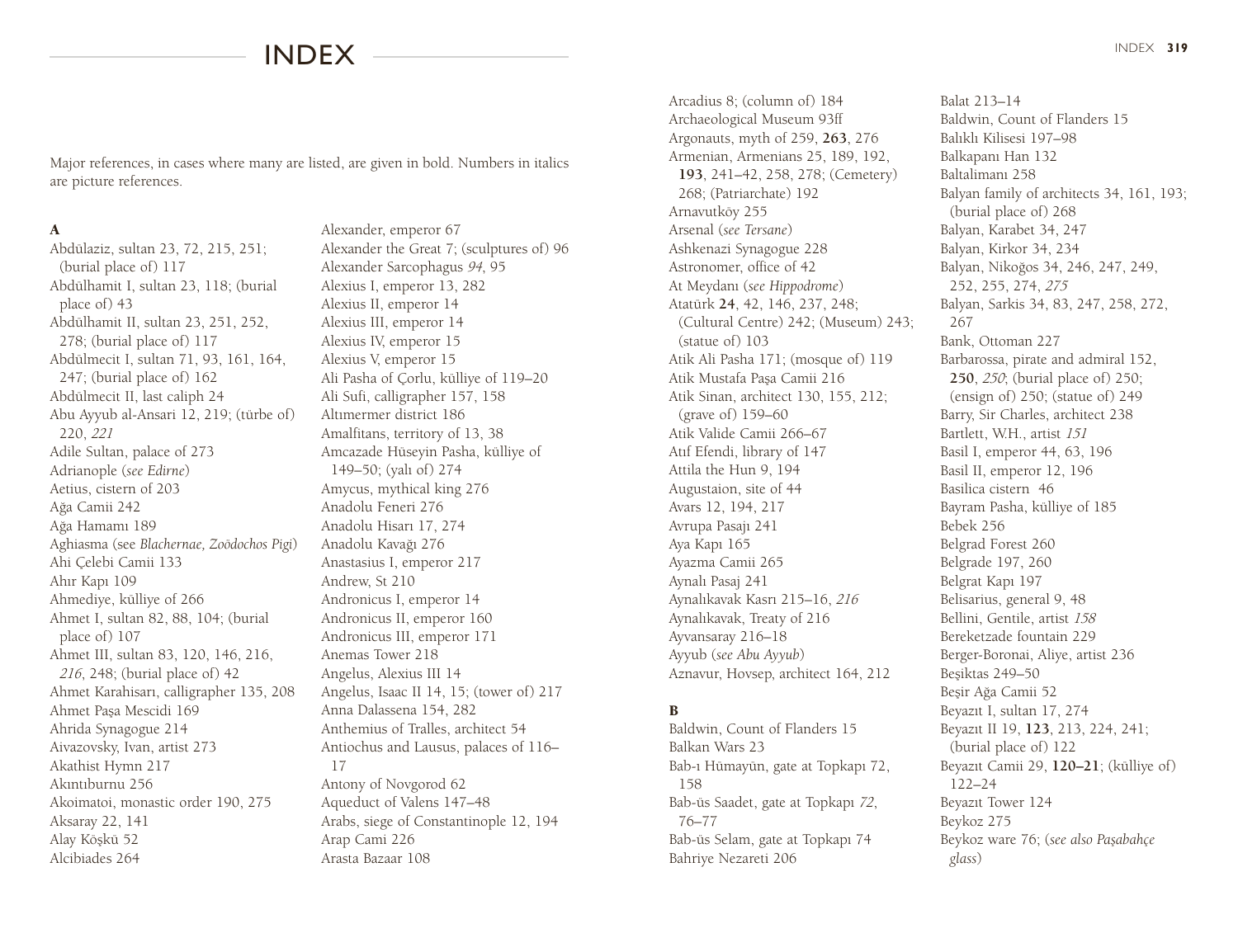Beylerbeyi Camii 273 Beylerbeyi Palace 35, **272** Beyoğlu 235ff Bezmialem, Valide Sultan 246 Binbirdirek Cistern 117 Bird houses 243, *<sup>243</sup>* Blachernae 216–18 Black Sea 7, 25, 36, 244, 263, 276 Blue Mosque 104–06, *105*; (külliye of) 106 B'nai Mikra Synagogue 215 Bodrum Camii 140 Boğaziçi University 256 Boğdan Saray 182 Boğos Bey Maksadar, architect 271 Boniface of Monferrat 14 Bonneval, Count (*see Kumbaracı*) Bosphorus 244ff Bosphorus Bridge *254*, 255 Botter House 236 Bourgeois, Marie-Auguste Antoine, architect 124 Boyacıköy 258 Boza 146 British Embassy 238 Bucoleon, Palace of 109–10 Bulgars 12, 194 Bulwer, Sir Henry 279 Burgazada 279–80 Burmalı Cami 147 Bursa 17 Bursa style mosques 29, 128, *129*, 183 Busbecq, Augier Ghislain de 239 Büyük Çamlıca, hill 268 Büyük Londra Hotel 237, 290–91 Büyük Mecidiye Camii 255 Büyük Selimiye Camii 269 Büyük Taş Hanı 141 Büyük Valide Han 127 Büyük Yeni Han 127–28 Büyükada 190, **282–84**

Büyükdere 260

Byzantine churches Andrew of Crete 188 Constantine Lips 27, **160** Haghia Eirene 26, **89–92** Haghia Sophia 9, 15, 16, 19, 26, 27, 28, 29, **54ff** Holy Apostles 92, 93, 155 John the Baptist of Studius 26, **190–91** John the Baptist in Trullo 169 Kyriotissa 141–42 Mary of the Mongols 211 Myrelaion 140 Pammakaristos 28, **166**, *<sup>168</sup>* Panachrontos 160 Pantepoptes 154 Pantocrator 152–54 Peter and Mark 216 Peter and Paul 114 Polyeuctus *148*, 149 Saviour in Chora 28, **170ff**, *<sup>179</sup>* Sergius and Bacchus 26, **114–15** Theodore 147 Theodosia 165 Theotokos in Chalkoprateia 53 Byzantium, city of 7 Byzantium, Palace of 44, 108, **109–10** Byzas, founder of Byzantium 7, 223, 224

## $\mathsf{C}$

Cafer Baba 33 Caferağa Medrese 53 Cağaloğlu Hamam 50–51 Cage (*see Kafes*) Caliphate 24 Calligraphic Art, Museum of 123 Camondo family **228**, 259 Camondo Stairs *225*, 227 Canonica, Pietro, sculptor 242 Cantacuzenus, John 17 Cantemir, Dimitrie 217 Çardaklı hamam 114

Caricature Museum 149 Carlowitz, Peace of 274 Carpets 35 Çarşamba district 166 Casanova, Giacomo 239 Cavafy, Constantine 259 Çavuş Hamam 214 Cedid Mehmed Efendi Medrese 45 Cedrenus, chronicler 277 Çelebi, Evliya 64, 127, 143, 150, 155, 159, 199, 219, 222, 229, 273, 274; (birthplace of) 133; (dream of) 133, 206 Çemberlitaş 118 Çemberlitaş Hamam 119 Cemeteries Armenian 268 Crimean War 270 Edirne Kapı 202 Eyüp 222, *<sup>223</sup>* Hasköy 215, 228 Karaca Ahmet 268 Rumeli Hisarı 258 Cengelköy 272 Cerrah Paşa Camii 183, *<sup>184</sup>* Cervantes, Miguel de 232 Cevri, servant girl 88 Cezayirli Gazi Hasan Pasha 206, 207 Chain across Golden Horn 18, 99, 231, 243, 247, 250 Chalcedon, Megarian colony 7, 271 Chalke 12, 44, 173 Chalkoprateia, basilica of 53 Chénier, André, poet 229 Christie, Agatha 237 Chronograms 32–33 Chrysopolis, Athenian colony 7, 8, 264 Cibali district 164 Çiçek Pasajı 241 Cihangir Camii 234 Çinili Cami 267 Çinili Hamam 152

Çinili Köşk 100, *<sup>100</sup>* of Aetius 203 of Aspar 164 Basilica (Yerebatan) 46 Binbirdirek (Philoxenus) 117 of St Mocius 187 Sarnıç restaurant 70, 296 of Theodosius 117 Cırağan Palace 249, 251 Claudius II, emperor 103 Column of Arcadius 184 Column of Constantine 118 Column of Marcian 150, *<sup>151</sup>* Commodity Exchange 43 Comnenus dynasty 13–14, 217 Comnenus, Alexius I 13 Comnenus, Alexius II 14 Comnenus, Andronicus 14 Comnenus, Isaac 170, 173 Comnenus, John II 13–14, 66, 153 Comnenus, Manuel I 14, 118, 153, 266 Con Pasha 283 Constantine the Great **8**, 48, 49, 92, 103; (burial place of) 155; (bust of) 97; (column of) 118; (Forum of) 46, 118; (mosaic portrait of) 67; (walls of) Constantine V, emperor 196 Constantine IX, emperor 65 Constantine XI, emperor **17–19**, 56,

Cisterns

8, 110

49–50

165, 202, 204, 205

Constantius, emperor 54, 90 Council of Chalcedon 271 Council of Constantinople 8 Council of Ferrara-Florence 17, 153 Crimean Memorial Church 236 Crimean War 269, 273 Crimean War Cemetery 270

Constantine Lips, church of 27, 160 Constantine Porphyrogenitus, column of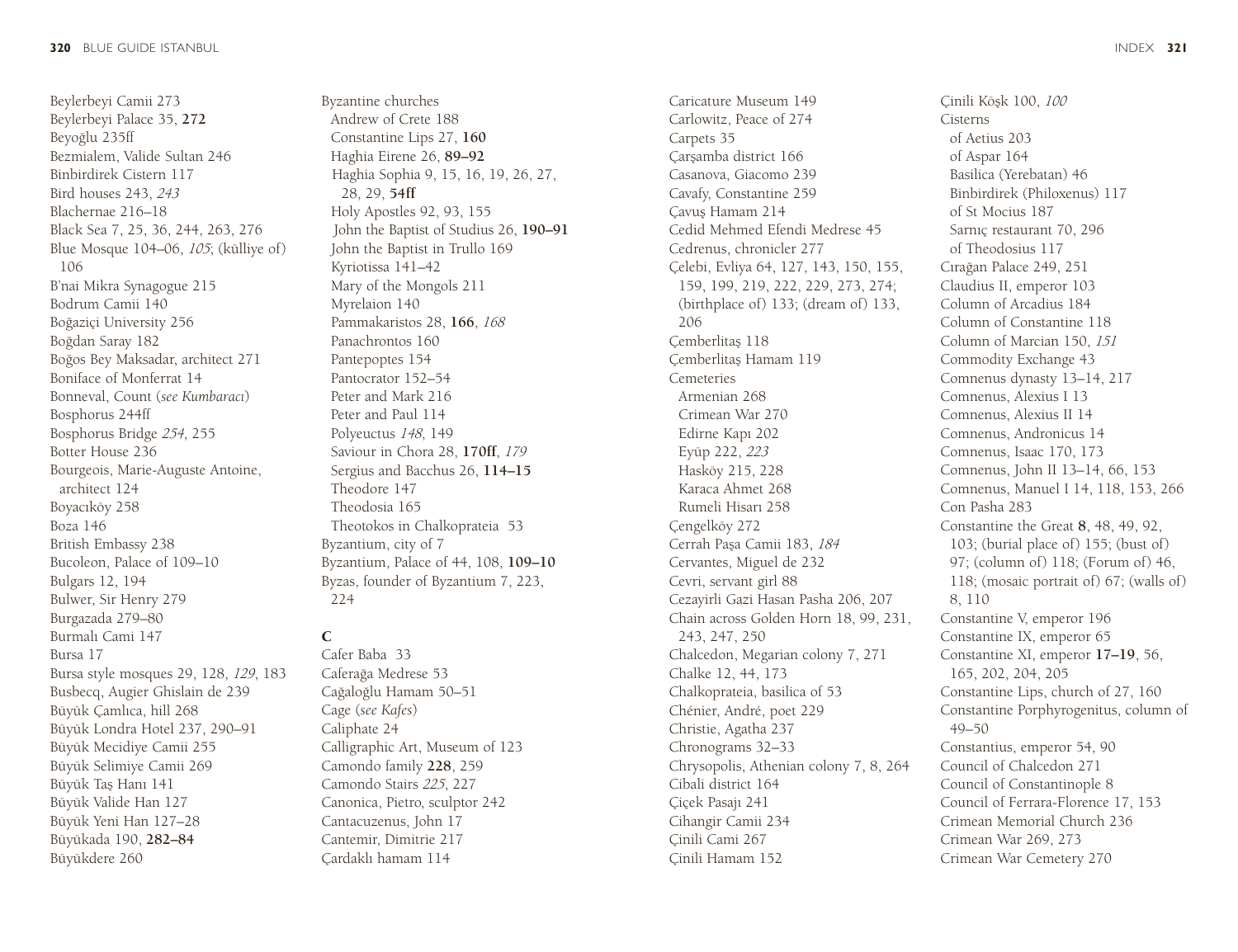Çubuklu 275 Cuno, Helmut, architect 270

#### D

d'Aronco, Raimondo, architect 34, 252, 256, 260 Dalassena, Anna 154, 282 Dalgıç Ahmet Çavuş, architect 38, 68, 145 Dallam, Thomas 88 Damat Șehit Ali Pasha, library of 146 Dandolo, Enrico 14, 15; (sarcophagus of) 65 Darius, king of Persia 7, 244, 257 Davut Ağa, architect 38, 68, 119, 160, 183 Davut Paşa Camii 186 de Amicis, Edmondo 89, 193 Dede Efendi 146 Derviş Mehmet 104 Dervish hospice, Fatih Camii 159 Dervish lodges, general 31 Galata 230 Merkez Efendi 199 Yenikapı 199 Yıldız Dede 43 Divan (Imperial Council) 74, **75**, 116 Divan Yolu 116 Dogs, stray 279 Dolmabahçe 35, 71, **245–48**, *<sup>246</sup>* Draman Camii 182 Ducaina, Anna 166, Ducaina, Maria the Elder 170 Ducaina, Maria the Younger 167 Ducas, Alexius V 15 Ducas, John III 15 Duckworth, Admiral Sir John 278 Dülgerzade Camii 150 Dutch Chapel 238

#### E

Ecumenical Patriarchate 209, 210

Edirne 17, 19 Edirne Kapı 19, 147, **202** Eğri Kapı 204 Egyptian Market (*see Spice Bazaar*) Egyptian obelisk *47*, 48–49 Eirene, empress 282 Eirene, wife of Alexius I 282 Eirene, wife of John II 65, 66, 152; (sarcophagus of) 59 Ekmekçizade Ahmet Pasha, medrese of 146 Embassies of Pera, general 238–39 Embolos of the Holy Well 44 Emirgan 258 Enderunlu Fazıl, poet 216 Enver Pasha 23 Eski Imaret Camii 154 Eski Saray 20, 71, 107, 124 Esma Sultan Yalısı 255 Esma Sultan, namazgah of 114 Etz Ahayim, Synagogue 255 Eudoxia, empress 54 Eugénie, empress of France 272 Euphemia of Chalcedon, St 117, 210 Eyüp 218–23

#### F

Fatih (*see Mehmet II*) Fatih Bridge 258 Fatih Camii 155ff Fatih Park 148, 149 Fazıl Ahmet Pasha 118 Fenari İsa Camii 27, 160 Fener 208–13 Ferruh Kethüda, mosque of 213 Feshane 218 Fethi Ahmet Pasha 93; (yalı of) 272 Fethiye Camii 28, **166–68**, *<sup>168</sup>* Fikret, Tevfik 257 Fire Brigade Museum 148 First Hill 44ff Firuz Ağa Camii 116

Fındıklı 234 Florence Nightingale Museum 269 Forum Amastrianum 147 Forum of Arcadius 184 Forum Bovis 141 Forum of Constantine 46, 118 Forum of Theodosius 124, *<sup>124</sup>* Forum Tauri 124 Fossati, Gaspare, architect 34, 56, 63, 68, 229 Fossati, Giuseppe, architect 56, 63, 68, 229, 238 Fourth Crusade 14–15 Fountains, general 32–33 (*see also Sebils*) of Ahmet III 70 Bereketzade 229 German 47 Hekimoğlu Ali Pasha 235 İshak Ağa 276 of Mihrişah 274 Tophane 233, *<sup>234</sup>* Four Seasons Hotel 109 France, French 228, 231, 239 Franz Joseph, emperor of Austria 259, 272 French Consulate (old plague hospital) 242

## G

Galata 13, 14, **224ff** Galata Bridge 36, *<sup>39</sup>* Galata Tower 229 Galatasaray Hamam 242 Galatasaray Lycée 241 Galatasaray Meydanı 241 Galip Dede 231 Garipçe 263 Garnier, Jean-Paul, clockmaker 247 Gastria, monastery of 188 Gate of Felicity, Topkapı 76–77 Gate of Salutation, Topkapı 74

Gazanfer Ağa, medrese of 149 Gedikpaşa Hamam 120 Gennadius, patriarch **153**, 167, 168, 169, 210 Genoa, Genoese 13, 18, 38, 153, 224, 226, **228–29**, 262 Genoese walls 227 Gerlach, Stefan 164 German Fountain 47 Gérôme, Jean-Léon, artist 248 Gevher Sultan, medrese of 184 Giustiniani, Genoese commander 18 Gökalp, Ziya 117 Gökçen, Sabiha 25 Göksü stream 274 Golden Gate 196 Golden Horn 206ff Golden Horn, chain that closed (*see Chain*) Goodwin, Jason 205 Goth's Column 103 Grand Bazaar (Kapalıçarşı) 125–27 Grande Rue de Péra (*see İstiklal Caddesi*) Great Palace (*see Palaces*) Greek Fire 12, 205 Greek Orthodox Patriarchate (*see Ecumenical Patriarchate*) Greek Orthodox Seminary 281 Greeks in Istanbul 24, 25, 164, 189, **209**, 277 Gregory of Nazianzus, St, relics of 210 Gregory the Miracle-Worker, column of 62 Gregory V, patriarch 164, 209 Gül Camii 165 Gülbahar, consort of Mehmet II, türbe of 157 Gülbahar, consort of Süleyman the Magnificent 135 Güler, Ara 297 Gülersoy, Çelik 25, 45, 70, 251 Gülhane Park 102–03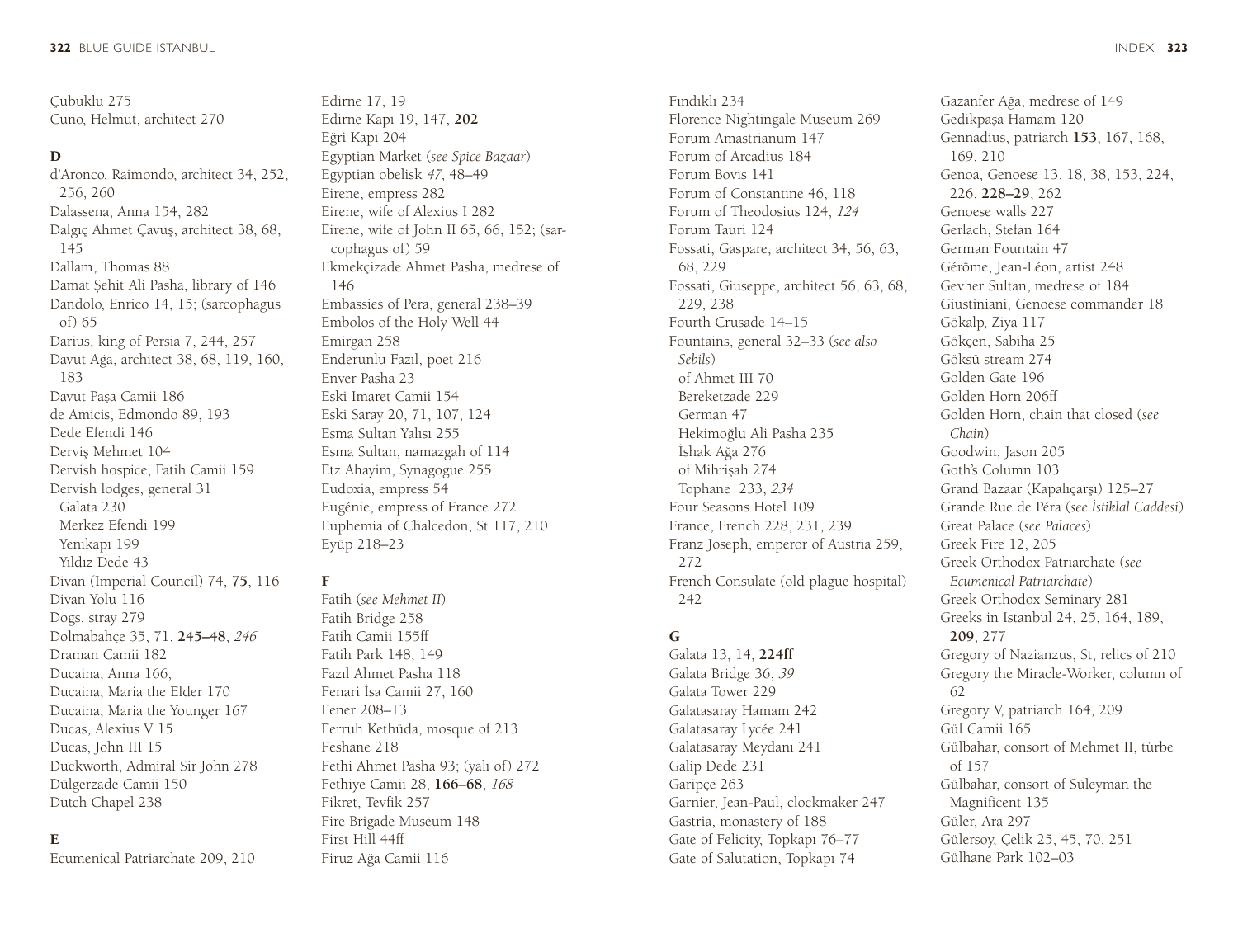Gülüstü, Valide Sultan, burial place of 159 Gyllius, Petrus 46, 49, 114, 147, 244, 259, 262, 263, 276

#### H

Hacı Ahmet Pasha, türbe of 266 Hacı Bekir confectioner's 43 Hacı Hüsrev Camii 218 Hacı Kemaleddin Camii 258 Hacı Mehmet Emin Ağa, külliye of 247 Hadım İbrahim Pasha, mosque of 197 Haghia Eirene 26, **89–92**, *<sup>90</sup>* Haghia Paraskevi, Büyükdere 261 Haghia Paraskevi, Tarabya 260 Haghia Sophia 9, 15, 16, 19, 26, 27, 28, 29, **54ff**, *<sup>55</sup>* Haghia Triada 242 Haghios Christos 280 Haghios Dimitrios Kanabu 214 Haghios Georgios, Fener 209 Haghios Georgios Metochi 211 Haghios Georgios, Edirnekapı 203 Haghios Nikolaos, 164 Haghios Phocas, 255 Halide Edib 256 Halki Seminary 281 Hamams, general 31–32, 51 Ağa Hamam 189 Atik Valide 267 Beyazıt 123–24 Çağaloğlu 50–51 Çardaklı 114 Çavuş 214 Çemberlitaş 119 Çinili 152 Eyüp 222 Galatasaray 242 Gedikpaşa 120 İshakpaşa 109 Kılıç Ali Pasha 233 Küçük Mustafa Pasha 165

*Hamams contd* Mahmut Pasha 130 Mimar Sinan 264 of Roxelana 44 Ortaköy 255 Süleymaniye 137 Tahtakale 131 Hamidiye Camii 252 Hamlin, Cyrus 256 Handicrafts centre 45 Hans, general 31, 127 Balkapanı Han 132 Büyük Taş 141 Büyük Valide 127 Büyük Yeni 127–28 Hurmalı 132 Küçük Yeni 128 Kürkçü 130 Narmanlı 236 St Pierre 228 Vezir 119 Zindan 133 Harem, Topkapı 83ff Hasan Çelebi, calligrapher 135 Hasan, janissary 200 Haseki Hürrem (*see Roxelana*) Haseki Hürrem, külliye of 185 Hasköy 214–16 Haydarpaşa Station 270, *<sup>270</sup>* Hayrettin Pasha (*see Barbarossa*) Hazrat Hafir, tomb of 205 Hazzopulo passage 241 Hekimoğlu Ali Paşa Camii 186 Hekimoğlu Ali Pasha, fountain of 235 Helena, St 188 Helvacı Camii 111 Heraclius, emperor 12, 196 Hereke carpets 35 Herodotus 244 Heybeliada 280–82 Hezarfen Ahmet Çelebi 229 Hidiv Kasrı 275

Hills, of Constantinople, general 36–37 First Hill 44ff Second Hill 125 Third Hill 140 Fourth Hill 152 Fifth Hill 162ff Sixth Hill 202 Seventh Hill 183ff Hippodrome 8, **47–50**, *47*, *105*; (factions of) 9, 48 Hırka-i Şerif Camii 161 Hodegetria, icon of 171, 190; (of the Patriarchate) 210; (Panaghia Kafatiani) 232 Holy Apostles, church of 92, 93, 155 Honorius, emperor 8 Horoz Dede 133 Hospice of Samson 92 Houghton, Lord 268 Hungary, Hungarians 111, 125, 135, 161, 183, 199 Hünkar İskelesi 276 Hurmalı Han 132 Hürmüzyan, Kirkor, architect 261 Hürrem (*see Haseki, Roxelana*) Hüseyin Ağa, black eunuch 114 Hüsrev Pasha, türbe of 161

#### I

İbrahim, sultan 82; (burial place of) 68 İbrahim Pasha, Grand Vizier of Beyazıt II, mosque of 127 İbrahim Pasha, Grand Vizier of Süleyman the Magnificent 110–11, 135 İbrahim Pasha (Nev*ş*ehirli), Grand Vizier of Ahmet III 146 İbrahim Pasha, son-in-law of Murat III, türbe of 145 Iconoclasm, Iconoclastic Period **12**, 59, 63, *90*, 190, 217 Ignatius the Younger, patriarch and saint

63, 284 Ihlamur Kasrı 248–49 Imperial Gate, Topkapı 72, 158 İmrahor Camii 190 Independence Monument 242 Innocent II, pope 14 Io, myth of 223, 244 Isaac II Angelus 14, 15; (tower of) 217 İshak Ağa fountain 276 İshakpaşa Camii 109 Isidorus of Miletus, architect 54 Isidorus the Younger, architect 54 Istanbul Handicrafts Centre 45 İstiklal Caddesi 241, **236–42**, *<sup>240</sup>* İstinye 259 Italian Synagogue 228 İvaz Efendi Camii 217 Iznik tiles 34–35, *69*, *132*, *<sup>187</sup>*

#### J

Jachmund, August, architect 50 Janissaries 18, 19, 22, **22**, 116, 146, 269 Janissary music 243 Jason, myth 276, 259, 260, **263** Jewish Museum *227*, 228 Jews in Istanbul 19, 25, 38, 43, 123, 213, 214, 215, 224, **228** John Chrysostom, St 54, 63; (relics of) 210 John I Tzimiskes, emperor 196 John II, emperor 13, 65, 66, 153 John III, emperor 15 John IV, emperor 16 John V, emperor 17 John VIII, emperor 17, 153, 281 Joseph II, patriarch 17, 153 Julian the Apostate, emperor 113, 192 Julliard, Émile 249 Justin II, emperor 103, 113, 277 Justinian, emperor **9**, 44, 46, 54, 90, 92, 114, 198, 224; (mosaic portrait of) 67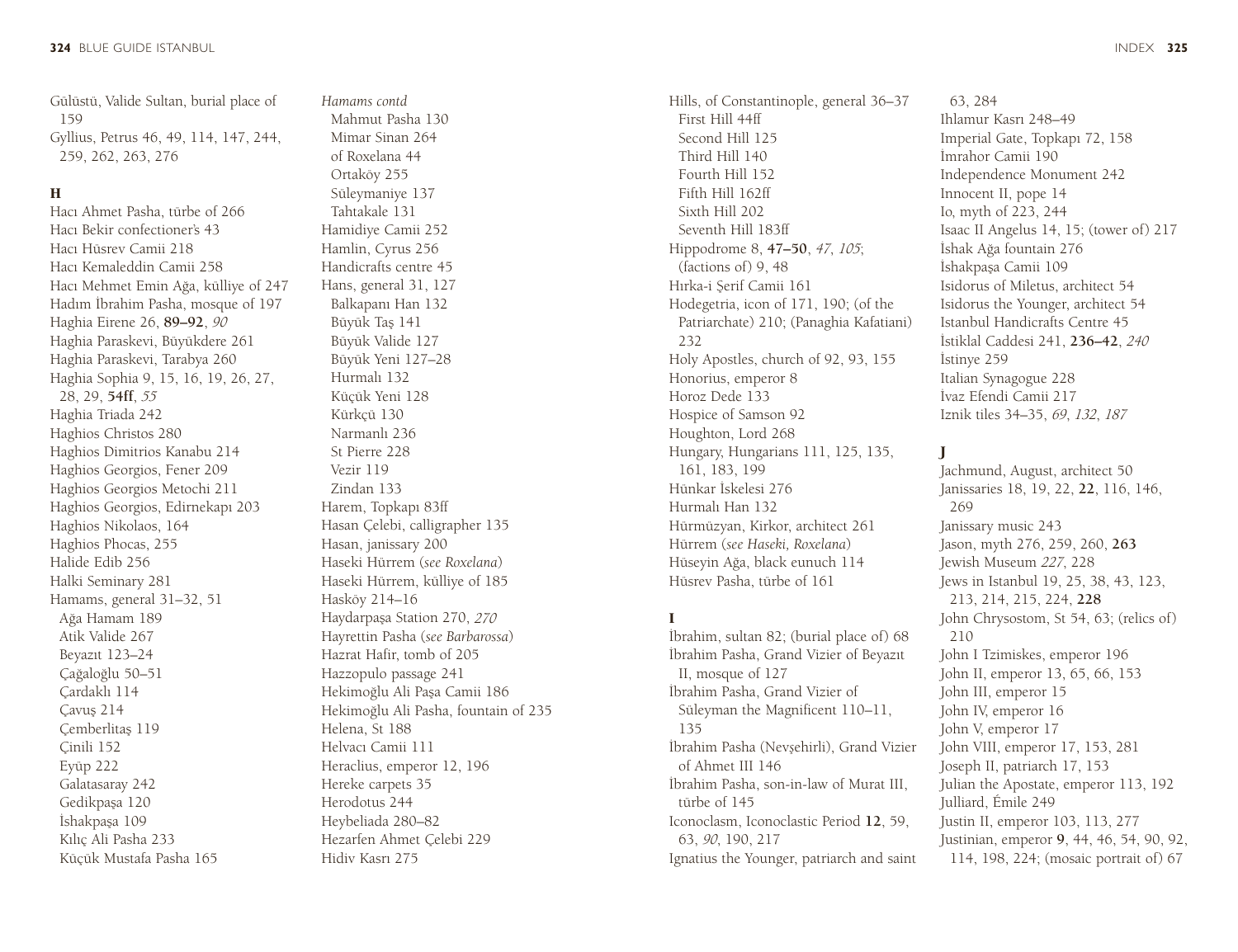## K

Kadir Has University 164 Kadıköy 271 Kadırga Limanı 113 Kafes (Cage) 82, 87 Kalenderhane Camii 141–42 Kalyoncu Kışlası 206 Kandilli 273 Kanlıca 274 Kapalıçarşı 125–27 Kara Ahmet Paşa Camii 200 Kara Mustafa Pasha 118, 120 Karabeinikov, Tryphon (*see Tryphon*) Karaca Ahmet Cemetery 268 Karadavut Paşa Camii 265 Karahisarı, calligrapher (*see Ahmet Karahisarı*) Karaite Jews 38, 43, 215 Karaköy (*see Galata*) Kariye Müzesi 170ff, *<sup>179</sup>* Kaşık, island 280 Kasımpaşa **206–07**, 247 Kayalar Mescidi 257 Keçili Limanı 276 Kefeli Camii 182 Kemal, Mustafa (*see Atatürk*) Kemal, Yahya, poet 120 Kemalettin Bey, architect 43, 146, 256 Khedive of Egypt, residences of 256, 275 Kibrıslı Yalısı 274 Kilim Museum 107 Kilise Cami 147 Kireçburnu 260 Kılıç Ali Paşa 20, **232**; (mosque of) 232–33 Kınalıada 277–78 Kırmızı Yalı 274 Kız Kulesi (*see Maiden's Tower*) Kız Taşı (*see Column of Marcian*) Koç Museum 214–15 Koca Mustafa Paşa Camii 188 Koca Reşit Pasha 122

Koca Sinan Pasha, külliye of 119 Kontoskalion Harbour 192 Köprülü family 118, 120, 149, 239 Köprülü külliye 117–18, 119 Köprülü Mehmet Pasha, türbe of 118 Kösem, Valide Sultan 21, 89, **107**, 127, 267; (burial place of) 107 Kouppas, Pelopidas 171 Krippel, Heinrich, sculptor 103 Küçük Aya Sofya Camii 114–15 Küçük Mecidiye Camii 252 Küçük Mustafa Paşa Hamam 165 Küçük Yeni Han 128 Küçüksu 274, *<sup>275</sup>* Kuleli 273 Külliyes, general 30–31 Kumbaracı Ahmet Pasha (Count Bonneval) 231 Kumkapı 192 Kumrulu Mescit 159 Kürkçü Han 130 Kuruçeşme 255 Kuzguncuk 272 Kyriotissa, church of 142

#### L

Laleli Camii 140–41 Lascaris, Theodore I 15 Latin sack and occupation of Constantinople **14–15**, 56 Lecapenus, Romanus I 140, 278 Leo I, emperor 164 Leo III, emperor 12 Leo VI, emperor 60, 67 Levni, miniaturist 80, *81*, 215, *<sup>216</sup>* Lokum 43 Loti, Pierre 218, 223 Lucaris, Cyril, patriarch 281 Lycus River 160, 183, 200

#### M

Magnaura Palace 109

Mahmut I, sultan 51, 64; (burial place of) 42; (fountain of) 233, *<sup>234</sup>* Mahmut II, sultan 22, **23**, 43, 88, 165, 234, 247, 249, 269; (burial place of) 117; (tuğra) *<sup>74</sup>* Mahmut Paşa Camii 128–29 Mahmut Pasha Hamam 130 Maiden's Column (*see Column of Marcian*) Maiden's Tower 265 Makros Embolos, Byzantine street 131 Mansel, Philip 238, 244 Mantles of the Prophet 79, 161 Manuel I, emperor 14, 118, 153, 266 Manuel II, emperor 153 Manzikert, battle of 13 Marcian, column of 150, *<sup>151</sup>* Maritime Museum 250 Markets Çarşamba 166 Grand Bazaar 125–27 Kadıköy 271 Kumkapı 192 around Rüstem Paşa Camii 132 Secondhand booksellers 125 Spice Bazaar 41–42 Marmara University 111 Marmara University, Üsküdar 269 Marmara, Sea of 244 Marmaray tunnel 103 Maslak Kasrı 259 Matrakçı Nasuh, miniaturist 80 Medreses Atik Ali Paşa 119 Atik Valide 267 Bayezıt II 123 Cafer Ağa 53 Cedid Mehmed Efendi 45 Ekmekçizade Ahmet Pasha 146 Gazanfer Ağa 149 Gevher Sultan 184 Koca Sinan Pasha 119

*Medreses contd* Nevşehirli İbrahim Pasha 146 of Fatih mosque complex 158 Haseki Hürrem 185 Süleymaniye 137–38 Rüstem Pasha 131 Şehzade 145 Selim I 161 Megali Scholi 212 Mehmet Ağa, architect (*see Sedefhar Mehmet, Mehmet Tahir*) Mehmet II, the Conqueror 20, 125, 128, **158**, *158*, 220, 262; (and Armenians) 193; (burial place of) 157; (builds Fatih Camii) 155; (and Greek Patriarch) 153, 167, 210; (siege and conquest) 18, 19, 42, 45, 56, 199, *<sup>201</sup>*, 202, 215, 247, 257; (statue of) 149; (and Topkapı) 71, 72, 83, 100 Mehmet II, the Conqueror, mosque of (*see Fatih Camii*) Mehmet III, sultan 68, 70, 149, 183; (burial place of) 68 Mehmet IV, sultan 107, 120; (burial place of) 42 Mehmet V, sultan 23; (burial place of) 228 Mehmet VI, sultan 23, 24, 82, 239 Mehmet, son of Süleyman the Magnificent 142 Mehmet Tahir Ağa, architect 52, 140, 155, 273 Mehter Band 243 Melling, Anton Ignaz 245, *<sup>253</sup>* Menderes, Adnan 279 Merkez Efendi Tekkesi 199 Mese, Byzantine street 116, 141 Mesih Pasha 140 Methodius, patriarch 279, 280 Metochion of Mt Sinai 212 Metochion of the Holy Sepulchre 211 Metochites, Theodore 171, 173, 178;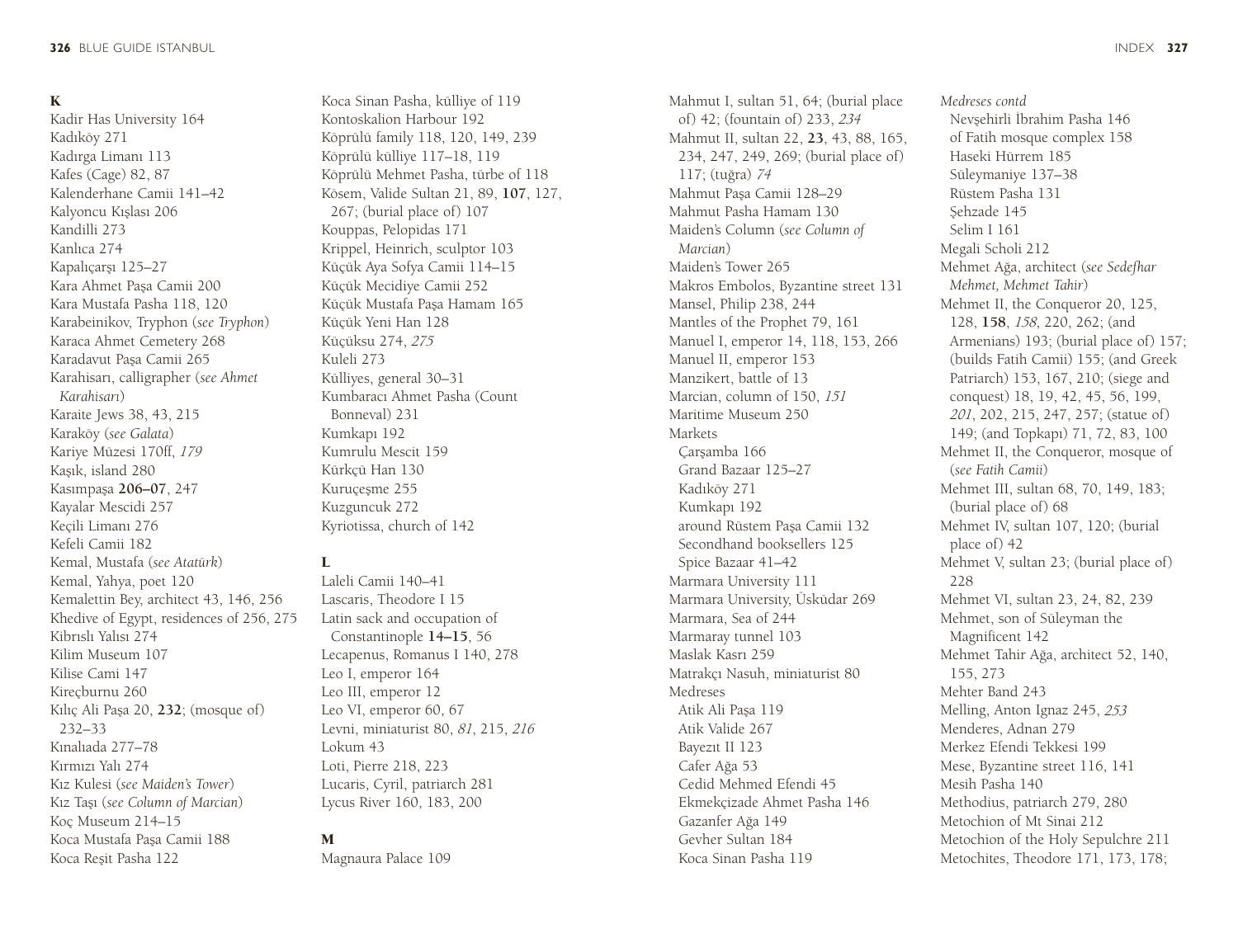(tomb of) 182 Mevlana Kapı 198 Mevlevi Tekke, Galata 230 Michael I, emperor 278 Michael I, patriarch 54 Michael II, emperor 282 Michael III, emperor 63, 190, 196 Michael VIII, emperor **16**, 190, 192, 196 Mihrimah Sultan Camii 202 Mihrimah Sultan Camii, Üsküdar 264 Mihrimah, daughter of Süleyman the Magnificent 131, 136, 264 Mihrişah, Valide Sultan 84, 265; (foun tain of) 274; (külliye of) 222 Milion arch 116 Military Museum 243 Mimar Mehmet Ağa Mescidi 147 Miniatürk 218 Mısır Çarşısı (*see Spice Bazaar* ) Mocius, cistern of 187 Modern Art Museum 233 Mohács, battle of 161 Mohammed, Prophet, companions of 12, 205, 218, 219 Mohammed, Prophet, mantles of 79, 161 Molla Çelebi Camii 235 Mongeri, Giulio, architect 34, 241 Mongols, Melane, Lady of 173 Monnier, military engineer 262, 276 Mosaic museum 108–09, *108*, *<sup>109</sup>* Mosques, design of 29–30 Ağa 242 Ahi Çelebi 133 Ahmediye 266 Ahmet Paşa 169 Arap Cami 226 Atik Ali Paşa 119 Atik Mustafa Pasha 216 Atik Valide 266–67 Ayazma 265

*Mosques contd* Bereketzade 230 Beşir Ağa 52 Beyazıt 29, **120–21** Beylerbeyi 273 Blue 104–06, *<sup>105</sup>* Bodrum 140 Burmalı 147 Büyük Mecidiye 255 Büyük Selimiye 269 Cerrah Pasha 183, *<sup>184</sup>* Cihangir 234 Çinili 267 Davut Pasha 186 Dolmabahçe 246 Draman 182 Dülgerzade 150 Eski İmaret 154 Eyüp 220 Fatih Camii 155ff Fenari İsa 160 Ferruh Kethüda 213 Fethiye 166, *<sup>168</sup>* Firuz Ağa 116 Gül 165 Hacı Hüsrev 218 Hacı Kemaleddin 258 Hadım İbrahim Pasha 197 Hekimoğlu Ali Pasha 186 Helvacı 111 Hırka-i Șerif 161 İbrahim Pasha 127 İmrahor 190 İshakpaşa 109 İvaz Efendi 217 Kalenderhane 141–42 Kara Ahmet Pasha 200 Kara Davut Pasha 265 Kara Mustafa Pasha 120 Kayalar 257 Kefeli 182 Kilise 147

*Mosques contd* Kılıç Ali Pasha 232–33 Koca Mustafa Pasha 188 Küçük Aya Sofya 114–15 Küçük Mecidiye 252 Kumrulu 159 Laleli 140–41 Mahmut Paşa 128–29 Mihrimah Sultan 202 Mihrimah Sultan, Üsküdar 264 Mimar Mehmet Ağa 147 Molla Çelebi 235 Murat Pasha 183 Nişancı Mehmet Pasha 160 Nuruosmaniye 128 Nusretiye 234, *<sup>234</sup>* Osman Ağa 271 Pertevniyal 141 Piyale Pasha 29, **207** Ramazan Efendi 187–88, *<sup>187</sup>* Rum Mehmet Pasha 265 Rüstem Pasha 131–32, *<sup>132</sup>* Șehzade 29, **142–43** Selim I 29, **162**, *<sup>163</sup>* Semsi Pasha 265 Sepsefa Hatun 152 Sinan Pasha 250 Sokollu Mehmet Paşa 111–13, *<sup>112</sup>* Süleymaniye 29, **134ff** Sultanahmet 29 (*see also Blue Mosque* ) Takkeci İbrahim Ağa 199 Tavası Süleyman Ağa 193 Vefa 147 Yavaşca Șahin 131 Yavuz Ersinan 132–33 Yeni Cami 29, **38ff** Yeni Valide 265 Yeraltı 231 Zal Mahmut Pasha 218 Zeynep Sultan 52 Zeyrek 152–54 Mouzalon, George 16

Mualem Synagogue 215 Müneccim 42 Municipality Museum 252 Murat I, sultan 17 Murat II, sultan 17 Murat III, sultan **21**, 68–69, 83, 88, 168; (burial place of) 68; (Privy Chamber of) 87 Murat IV, sultan 77, 80, 82, **107**, 229, 258, 281; (burial place of) 107 Murat Paşa Camii 183 Murat V, sultan 251; (burial place of) 42 Müridoğlu, Zühtü, sculptor 250 Museums Ancient Orient 101–02 Archaeological 93ff Atatürk 243 Bank 227 Calligraphic Art 123 Caricature 149 Çinili Köşk 100 Fire Brigade 148 Florence Nightingale 269 Jewish *227*, 228 Kariye170ff, *<sup>179</sup>* Kilim 107 Koç 214–15 Maritime 250 Military 243 Modern Art 233 Mosaic 108–09, *108*, *<sup>109</sup>* Municipality 252 Panorama 1453 199 Rug 107–08 Sadberk Hanım 261 Sait Faik 280 Science and Technology in Islam 103 Turkish and Islamic Arts 110–11 Mustafa Ağa, architect 38 Mustafa I, sultan, burial place of 68 Mustafa II, sultan, burial place of 42 Mustafa III, sultan, burial place of 141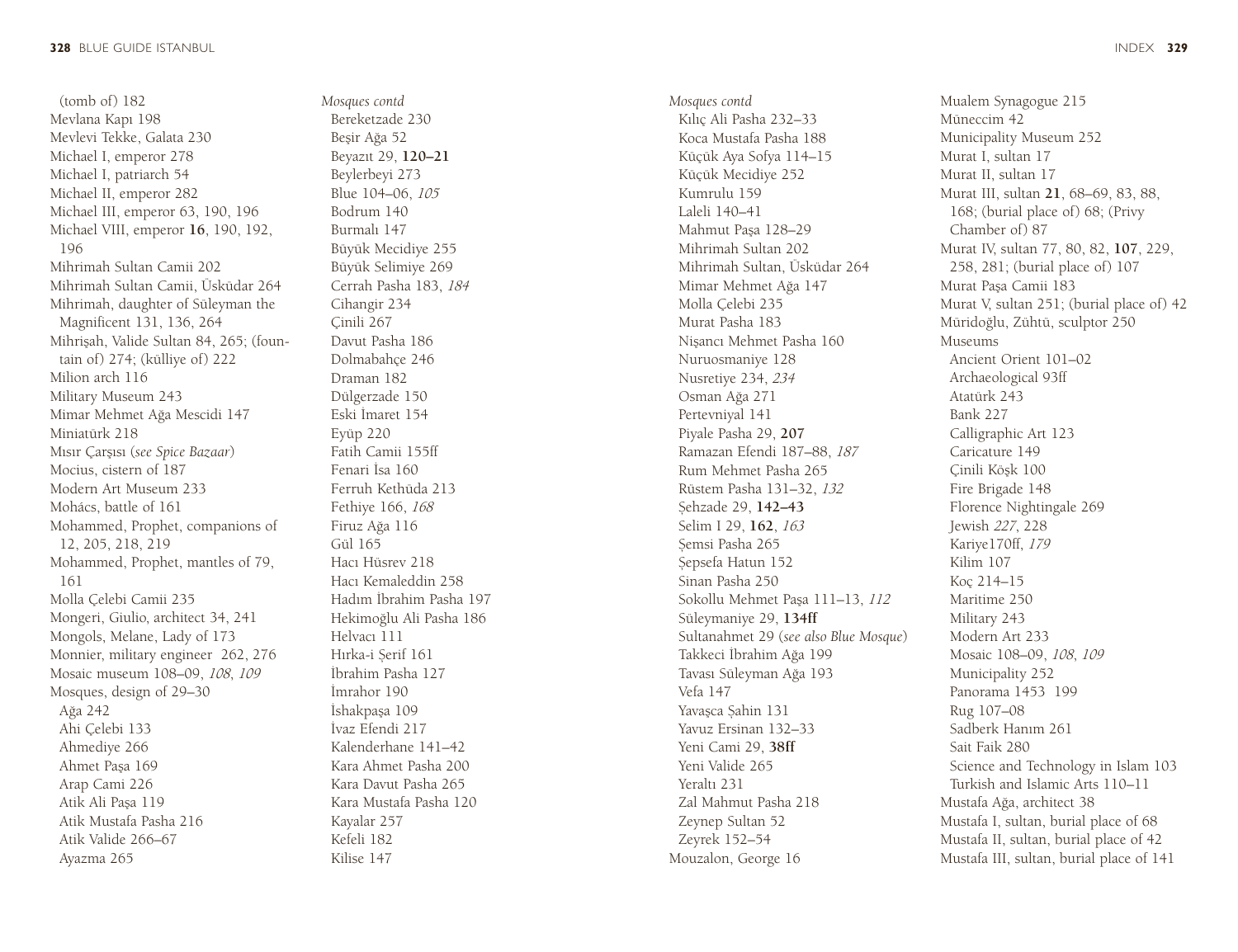Mustafa IV, sultan, 22; (burial place of) 43 Mustafa İzzet, calligrapher 63, 161 Mustafa Sa'i, poet 139, 188 Mustafa, son of Süleyman the Magnificent 135, 219, 234 Müteferrika, Ibrahim 123, 125 Myrelaion, church of 140

#### N

Nakkaş Osman, miniaturist *<sup>137</sup>* Nakşidil, Valide Sultan 159 Namazgah of Esma Sultan 114 Napoleon Bonaparte 260 Narlı Kapı 191 Narmanlı Han 236 Neve Shalom Synagogue 228 Nev*ş*ehirli İbrahim Pasha 146 Nicaea, empire of 15, 16 Nicene Creed 9 Nicephorus Gregoras, historian 103 Nicetas Choniates, chronicler 56, 66, 266 Nigari, miniaturist 80, *<sup>250</sup>* Nightingale, Florence 269, 273 Nika Revolt 9, 54, 48, 90, 92 Nişancı Mehmet Paşa Camii 160 Nointel, Marquis de, French Ambassador 239 Nurbanu, Valide Sultan **21**, 84, 119, 250, **267** Nuruosmaniye Camii 128 Nusretiye Camii 234, *<sup>234</sup>*

#### $\Omega$

Old Palace (*see Eski Saray*) Ömer Ağa, architect 186 Orhan Gazi 17 Orient Express 50 Orphanage of St Paul 103 Orta Kapı, Topkapı 74 Ortaköy 253–55 Osman Ağa Camii 271

Osman Gazi 16 Osman Hamdi Bey 93, 94, 95, *<sup>144</sup>* Osman II, sultan 107, 196; (burial place of) 107 Osman III, sultan 128; (burial place of) 42 Ostrorog family 274 Ottoman Bank 227 Ottoman dynasty, rise of 16 Our Lady of Pera, church of 241

## P

Palaces of Antiochus and Lausus 116–17 Beylerbeyi 35, **272** of Blachernae 217–18 of Bucoleon 109–10; (lions from) 95 of Byzantium 9, 44–45, 108, 109–10 Dolmabahçe 35, 71, **247–48** Eski Saray 20, 71, 107, 124 of İbrahim Pasha 110–11 of the Porphyrogenitus 203 Tekfur Sarayı 203–04 Topkapı 71ff Yıldız 251–52 Palace School, Topkapı 33, **78** Palaeologina, Maria 212 Palaeologue Revival (in art) **28**, 65, *65*, 166, *168*, 169, 172, *<sup>179</sup>* Palaeologus family 140, 153, 160, 183 Palaeologus, John V 17 Palaeologus, John VIII 17, 153, 281 Palaeologus, Manuel II 153 Palaeologus, Michael VIII **16**, 190, 192, 196 Palais de France 238 Palais de Hollande 239 Palazzo di Venezia 238 Pammakaristos, church of 28, **166–68**, *168* Pamuk, Orhan 25, 42, 88 Panachrantos, church of 161

Panaghia Gorgoepikoös, church of 186 Panaghia Kafatiani, church of *230*, 232 Panaghia Kamariotissa, chapel of 281 Panaghia Paramythia, church of 211 Panaghia Peribleptos, monastery of 189 Panorama 1453, museum 199 Pantepoptes, church of 154 Pantocrator, church of 152–54 Parks Fatih 148–49 Gülhane 102–03 Saraçhane 147 Yıldız 251–52 Paşabahçe 275 Paşabahçe glass 76, 240, 275 Patriarchate of Alexandria (*see Metochion of Mt Sinai*) Patriarchate of Jerusalem (*see Metochion of the Holy Sepulchre*) Paul the Silentiary 59, 60, 61, 64 Pausanias, Spartan general 7 Pera (*see Beyoğlu*) Pera Palace Hotel 50, 237, *237*, 290 Persians 7, 12, 217, 258 Pertevniyal Valide Sultan Camii 141 Peter and Paul, church of 114 Phanariots 209 Pharos, lighthouse 110 Philes, poet 169 Philip II of Macedon 7 Philip, duke of Swabia 14 Philoxenus, cistern of (see *Binbirdirek*) Phocas, emperor 12 Photius, patriarch 63, 281 Pierre Loti café 222 Piri Reis, cartographer 250 Pisans, territory of 13, 38 Piyale Paşa Camii 207–08 Plethon, Gemistos 16 Population exchange (between Greece and Turkey) 24 Poyraz 276

Princes' Islands 277ff Printing presses 123 Procopius, historian 92, 115, 273 Pulcheria, empress 53, 117, 164, 217 Pulgher, Domenico, architect 236, 241

#### R

Rabia Gülnuş Emetullah, Valide Sultan 265 Rabbinate 214 Ragip Pasha, library of 141 Rakı 294–95 Ramazan Efendi Camii 187–88, *<sup>187</sup>* Reform Movement (Tanzimat) 22, **23**, 122 Ritter, Otto, architect 270 Robert College 255–56 Roman basement 164 Romaniot Jews 214 Romanus I Lecapenus 140, 278 Romanus IV, emperor 13 Rome, Roman Empire 7–8 Roxelana 20, 71, 83, 135, *135*; (burial place of) 136; (hamam of) 44; (külliye of) 185 Rug Museum 107–08 Rum Mehmetpaşa Camii 265 Rumeli Feneri 263 Rumeli Hisarı 18, **257–58** Rumeli Kavağı 262 Russia, Russian 216, 239, 276, 282 Russian Embassy 238 Rüstem Pasha 131, 135; (burial place of) 145; (medrese of) 131 Rüstem Paşa Camii 131–32, *<sup>132</sup>*

## S

Sadberk Hanım Museum 261 Safiye, Valide Sultan **21**, 38, 68 Sah Huban, türbe of 161 Șah Sultan, külliye of 219 Sahaflar Çarşısı 125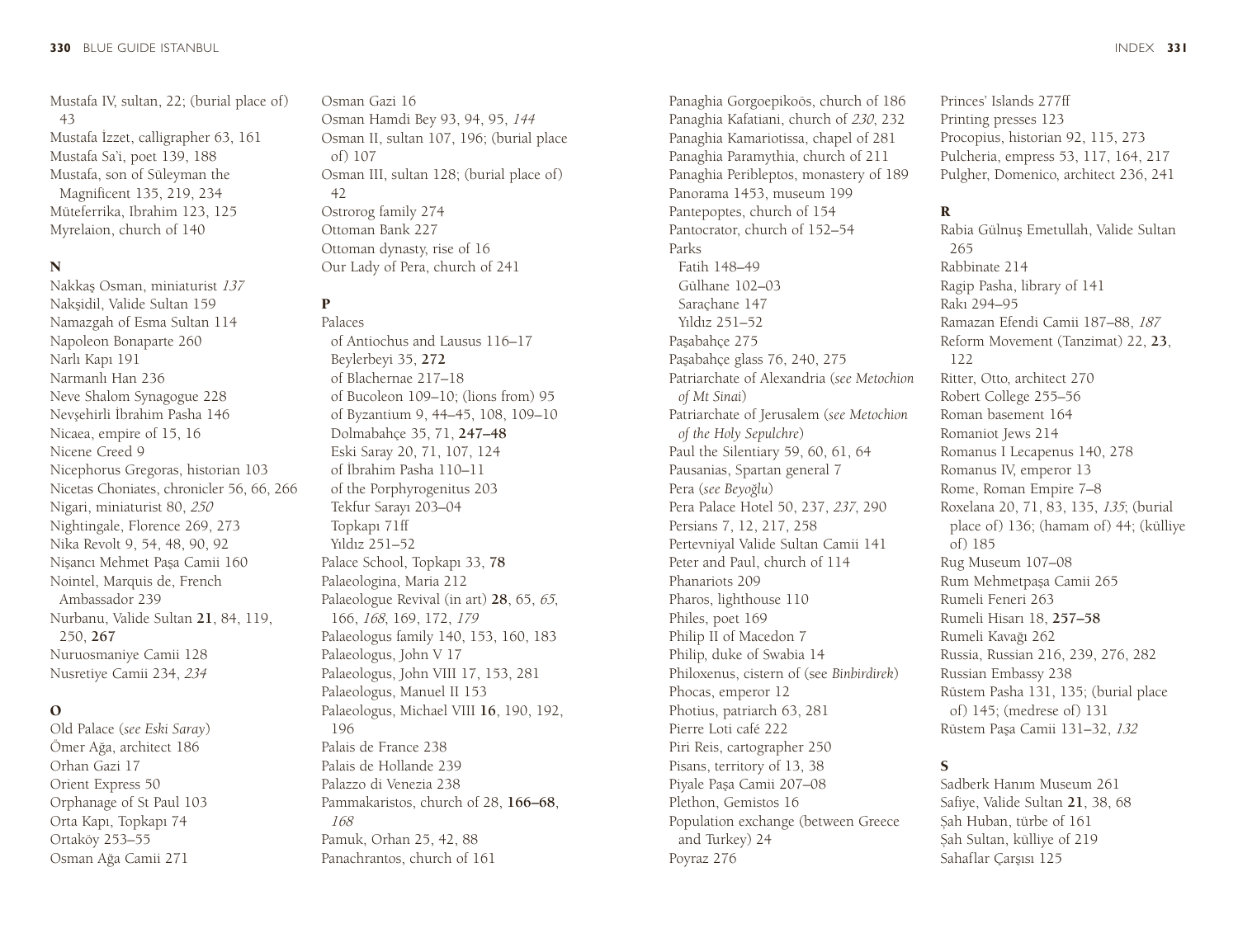St Andrew of Crete, church of 188 St Anthony of Padua, church of 241 St Benoit, church of 231 St Euphemia, church of 271 St George, monastery of, Büyükada 283, *284* St John the Baptist, Burgazada 280 St John the Baptist of Studius 26, 190 St John the Baptist in Trullo 169 St Mary Draperis 240 St Mary of the Mongols 211 SS Peter and Mark, church of 216 SS Peter and Paul, church of 229 St Polyeuctus, church of *148*, 149 St Saviour in Chora, church of 28, **170ff**, *<sup>179</sup>* SS Sergius and Bacchus, church of 26, **114–15** St Stephen of the Bulgars, church of 212 St Theodosia, church of 165 Sait Faik Museum 280 Sale Köşk 252 Saliha, Valide Sultan 226 Salipazarı (Fındıklı) 234; (Kadıköy) 271 Samatya district 189 Sancaktar Hayrettin Mescidi 188 Sapphire Tower 256 Saraçhane Park 147 Saray Burnu 103 Sarıyer 261 Scutari (*see Üsküdar*) Sea walls 18, 110, 164, 192, 208 Sebils, Abdülhamit I 52 Azapkapı 226, *<sup>226</sup>* Hacı Mehmet Emin Ağa 247 Koca Sinan Pasha 119 Koca Yusuf Pasha 235 Mustafa III 141 Sehzade 146 Yeni Cami 43 Séchan, Charles, set designer 248

Sedef, island 284 Sedefhar Mehmet Ağa, architect 104 Șehzade Camii 29, **142–43** Selim I, sultan 19, 145, 189, 250; (burial place of) 162; (medrese of) 161; (mosque of) 162, *<sup>163</sup>* Selim II, sultan **21**, 68, 83, 135, 219; (burial place of) 68, *<sup>69</sup>* Selim III, sultan **22**, *72*, 216, 233, 269, 275; (burial place of) 141 Selimiye Barracks 268–69 Seljuks 13, 16, 35 Seminati, Delfo, architect 275 Șemsipaşa Camii 265 Senpiyer Han 228 Sepetçiler Kasrı 206 Şepsefa Hatun Camii 52 Septimius Severus, emperor 8, 48; (walls of) 8, 50 Serpentine Column 49, 99 Sevres, treaty of 23 Şeyh Galip, poet 216 Şeyh Hamdullah, calligrapher 123 Șeyh Muslihiddin Vefa 147 Șeyh Süleyman Mescidi 154 Siege of 1453 18–19, 199, 200, 247 Silivri Kapı 197 Simeon, architect 128 Sinan Hamamı 264 Sinan, architect **33**, 53, 57, 122, *137*, 157, 182, 188, 189, 219, 224, 250, 255, 265, 266, 267, 274; (burial place of) 139; (commissions for Barbarossa) 152, 250; (commissions for Kılıç Ali) 232, 233; (commissions for Mihrimah and Rüstem Pasha) 131, 145, 202, **264**; (commissions for Sokollu Memhet Pasha) 111, 219; (commissions for Süleyman the Magnificent) 134, 143, 162, 185, 234, 261; (work at Topkapı) 75, 76, 86, 87 Sinanpaşa Camii 250

Sirkeci Station 50 Sivri, island 279 Siyavuş Pasha, türbe of 219 Sokollu Mehmet Pasha 21, 52, **112**; (türbe of) 219 Sokollu Mehmet Paşa Camii 111–13, *112* Sphrantzes, George 204, 205 Spice Bazaar 41–42 Splendid Hotel 283, 290 Strategopoulos, Alexius 197 Stratford de Redcliffe, Lord, British Ambassador 236 Street, G.E., architect 236 Studius, Roman patrician 190 Sublime Porte 52 Süleyman II, sultan 20 Süleyman the Magnificent 19–20, 83, 110, 111, **135**, 148, 185, 197, 250, 260; (burial place of) 136, *<sup>137</sup>* Süleymaniye Mosque 29, **134ff**; (külliye of) 136–39 Sultanahmet Camii 29 (*see also Blue Mosque*) Sultanahmet district 104ff Sultanahmet prison (*see Four Seasons*) Sulu Monastir 189 Sulukule 202 Sumahan on the Water, hotel 273, 290 Sümbül Efendi 189 Surp Asdvadzadzin, church of 192 Surp Boğos, church of 261 Surp Hovhannes Mıgırdıç, church of 191 Surp Kevork (*see Sulu Monastir*) Surp Levon, church of 271 Surp Reşdagabet, church of 213 Surp Santuht, church of 258 Swedish Consulate 236 Sweet Waters of Asia 274 Sweet Waters of Europe 223 Symplegades, the 263

Synagogues Ahrida 214 Ashkenazi 228 B'nai Mikra 215 Etz Ahayim 255 Italian 228 Mualem 215 Neve Shalom 228 Zulfaris *227*, 228

#### T

Tahtakale Hamam 131 Takiuddin, astronomer 273 Takkeci İbrahim Ağa Camii 199 Taksim Meksemi 242 Taksim Square 242 Tanzimat (Reform) Movement 22, **23**, 122 Tarabya 260 Tavası Süleyman Ağa Camii 193 Tavşan, island 284 Tek, Vedat, architect 109, 270 Tekfur Sarayı 203–04 Tekkes, general 31 Galata 230 Merkez Efendi 199 Yenikapı 199 Yıldız Dede 43 Telli Baba, türbe of 262 Terrae Sanctae, chapel of 238 Tersane, arsenal 206 Theodora, empress, wife of Justinian 9, 273 Theodora, wife of Michael VIII 160 Theodore, St 190; (church of) 147 Theodore I, emperor 15 Theodore II, emperor 16 Theodosian walls 18, 171, **194ff** Theodosius Cistern 117 Theodosius I, emperor **8–9**, *47*, 49; (Forum of) 124, *124*; (triumphal arch of) 196